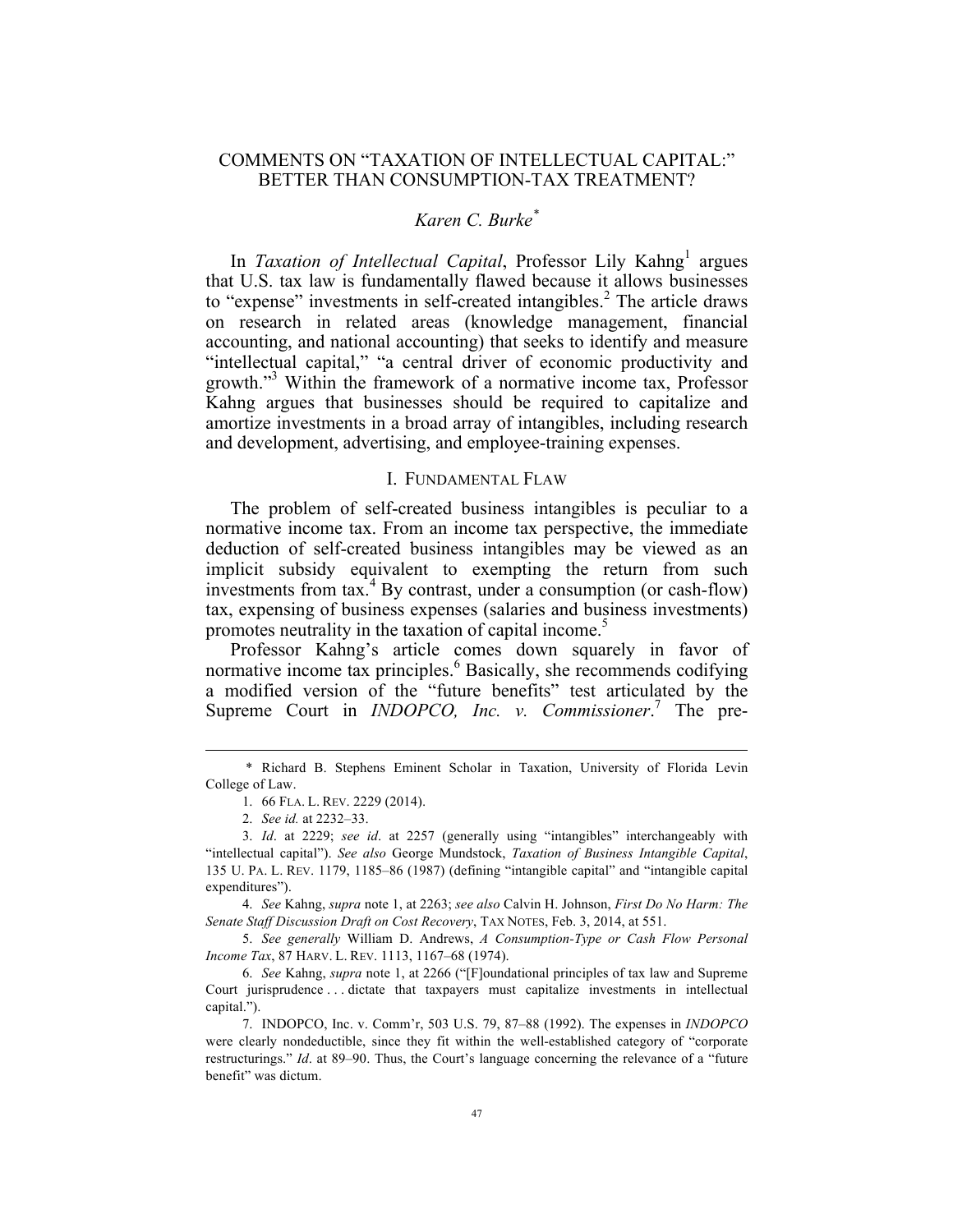*INDOPCO* case law may be viewed as merely requiring capitalization of intangibles that were asset-related or otherwise easily identified as "separate" assets.<sup>8</sup> Since virtually any business expenditure may be viewed as producing some future benefit, an expansive reading of *INDOPCO* threatened to upset settled law. Not surprisingly, legions of lobbyists (and some prominent tax lawyers) urged the Treasury to adopt a narrow reading of *INDOPCO*, arguing that the incidental future benefits test was essentially incoherent because it failed to draw a clear line between ordinary (currently deductible) and capital expenditures.<sup>9</sup>

Following *INDOPCO*, the Treasury faced the dilemma (with no assistance from Congress) of balancing the administrative costs of policing an ambiguous capitalization standard against the putative benefits of stricter capitalization requirements. The so-called anti-*INDOPCO* regulations basically reinstate the asset-related requirement of prior law.<sup>10</sup> The resulting regulatory compromise is easy to criticize. Why, for example, should a business be allowed to deduct the entire salary expense of in-house employees if, in connection with a corporate acquisition or expansion, the cost of such services would be capitalized and amortized when performed by a third party?<sup>11</sup> Nevertheless, such line-drawing permeates every corner of tax law, and the administrative difficulties posed by a broad reading of *INDOPCO* should not be underestimated.<sup>12</sup>

### II. CREATED VERSUS PURCHASED INTANGIBLES

Under Professor Kahng's proposal, self-created business intangibles with a significant future benefit would generally be capitalized and amortized over five years.<sup>13</sup> Admittedly, a uniform five-year recovery

11. *See* 26 C.F.R. § 1.263(a)–4(c)(3) (2014). Outside the area of self-created intangibles, the main issue is whether expenses are "repairs" (deductible) or "improvements" (capitalized). *See* 26 C.F.R. § 1.263(a)–3 (2014).

13. *Id.* at 2274–76.

 <sup>8.</sup> Justice Blackmun's earlier opinion in another case helped to cement the "separate asset" test. *See* Comm'r v. Lincoln Savs. & Loan Ass'n., 403 U.S. 345, 354 (1971).

<sup>9.</sup> *See* Joseph Bankman, *The Story of INDOPCO: What Went Wrong in the Capitalization v. Deduction Debate?*, in TAX STORIES 225, 238–39, 246–47 (Paul L. Caron ed., 2009).

<sup>10.</sup> *See* 26 C.F.R. § 1.263(a)–4 (2014). Expenses related to intangibles are presumptively deductible, subject to a narrow exception requiring capitalization of expenses that "facilitate" a business restructuring, consistent with *INDOPCO* and prior law. 26 C.F.R. § 1.263A–5 (2014). *See* Kahng, *supra* note 1, at 2257 (referring to "deductibility as the default rule").

<sup>12.</sup> *See* Jane G. Gravelle & Jack Taylor, *Tax Neutrality and the Tax Treatment of Purchased Intangibles*, 45 NAT. TAX J. 77, 79 (citing "administrative simplicity" as a principal concern); David A. Weisbach, *Line Drawing, Doctrine, and Efficiency in the Tax Law*, 84 CORNELL L. REV. 1627, 1627–28 (1999). *Cf.* Kahng, *supra* note 1, at 2270–71 ("[A]dministrative concerns about the uncertainty and difficulty of valuation do not justify a default rule of deductibility.").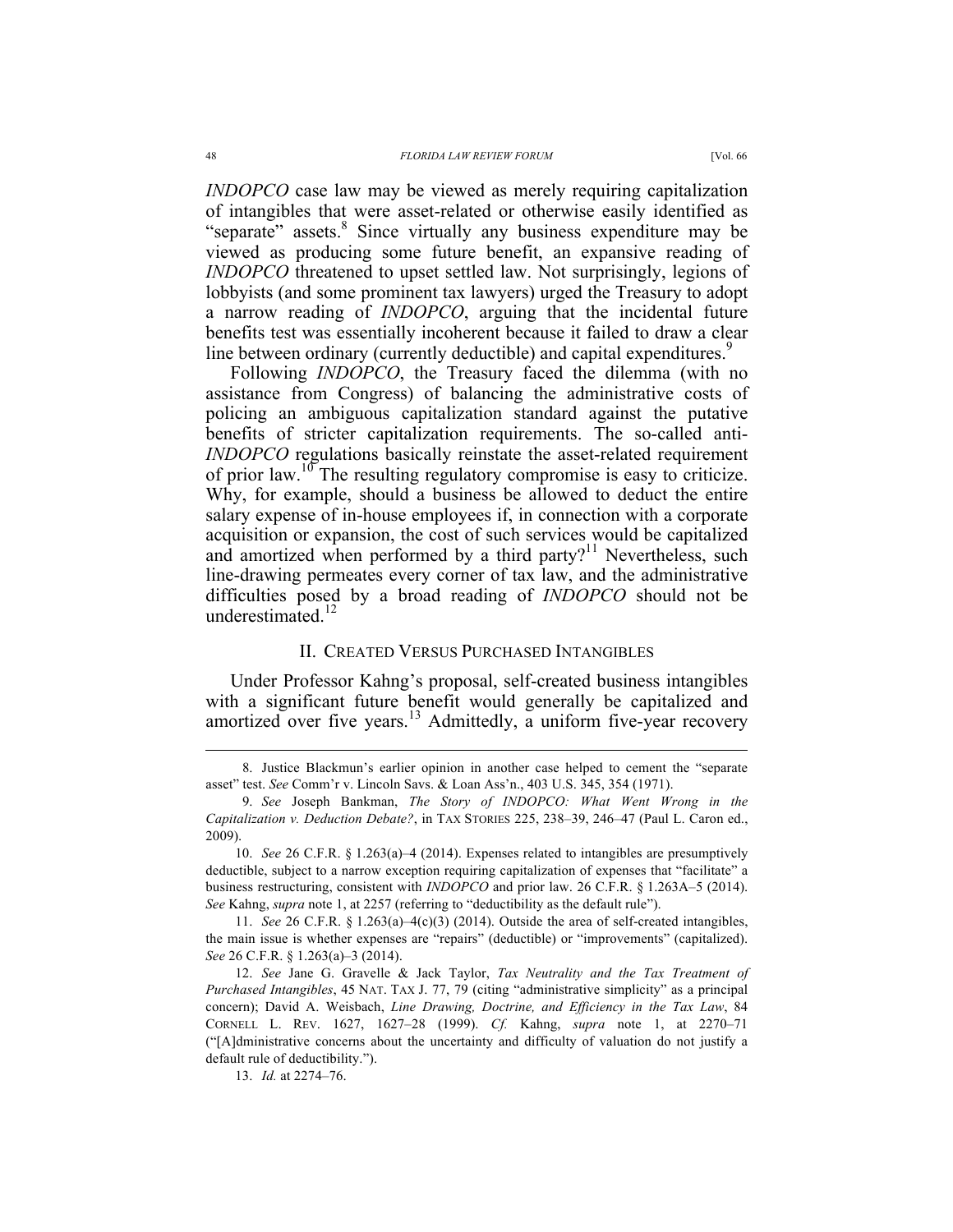period for the diverse types of self-created business intangibles is arbitrary. Nevertheless, the administrative convenience of grouping all such assets within a single class for amortization purposes might offset any resulting inaccuracy.<sup>14</sup> In the case of *purchased* business intangibles (including the residual categories of goodwill and going concern value), section 197 allows a 15-year recovery period for any covered intangibles. Section 197, hastily enacted in the wake of the government's defeat in *Newark Morning Ledger Co. v. United States*, 15 strikes a compromise to preserve revenue neutrality, creating both "winners" and "losers."<sup>16</sup> If a corporate seller can expense expenditures (such as advertising) that produce goodwill and a corporate buyer receives an immediate deduction for purchased goodwill, the overall result may be no *net* tax to anyone.<sup>17</sup> Even if the seller's gain is capital and the buyer's deductions are ordinary, the absence of a *corporate* capital gain preference tends to limit potential tax arbitrage.<sup>18</sup>

If a noncorporate business with goodwill is sold, however, capital gain treatment may matter greatly to the individual sellers. Consider, for example, three individuals who form an investment firm (taxed as a partnership) and establish three investment funds that they manage for several years. The founders receive a mix of ordinary income for their management services and a right to a share of the appreciation in the underlying assets of the investment funds (a "carried interest").<sup>19</sup> On

17. Since the expensed goodwill has a zero tax basis in the seller's hands, the seller is taxed on capital gain equal to the fair market value of the sold goodwill; the seller's tax detriment (assuming identical rates) is exactly offset, however, by the buyer's tax benefit from immediately deducting the purchased goodwill. Thus, the buyer and seller will presumably adjust the purchase price to reflect the no-tax result.

18. *See* 26 U.S.C. § 1202 (2014). If, as under current law, the purchased goodwill cannot be deducted immediately, the seller's tax detriment will generally outweigh the buyer's tax benefit.

19. The tax consequences of the fees earned by private-equity managers (who typically receive an annual management fee equal to 2% of the fund and 20% of the fund profits) have sparked considerable controversy. *See generally* George K. Yin & Karen C. Burke, PARTNERSHIP TAXATION 305–07 (2d ed. 2013) (describing the principal advantage of the current

 <sup>14.</sup> Given the dramatic undertaxation of self-created intangibles, even capitalization coupled with noneconomic amortization might be neutrality-enhancing. *See* Ethan Yale, *When Are Capitalization Exceptions Justified?*, 57 TAX L. REV. 549, 565–66 (2004); *id*. at 574 (noting "high tolerance for error").

<sup>15.</sup> Newark Morning Ledger Co. v. United States, 507 U.S. 546, 551 (1993) (allowing taxpayer to amortize customer-based intangibles based on their estimated useful life)*.* The government argued that customer-based intangibles were inseparable from goodwill and hence could not be amortized.

<sup>16.</sup> *See generally* GEORGE K. YIN & KAREN C. BURKE, CORPORATE TAXATION 355 (2011) (The Court's pro-taxpayer decision allowed section 197 to be scored as budget neutral). By leaving unchanged the 15-year amortization period under section 197, Professor Kahng's proposal would reduce but not eliminate the disparate tax treatment of created and purchased intangibles.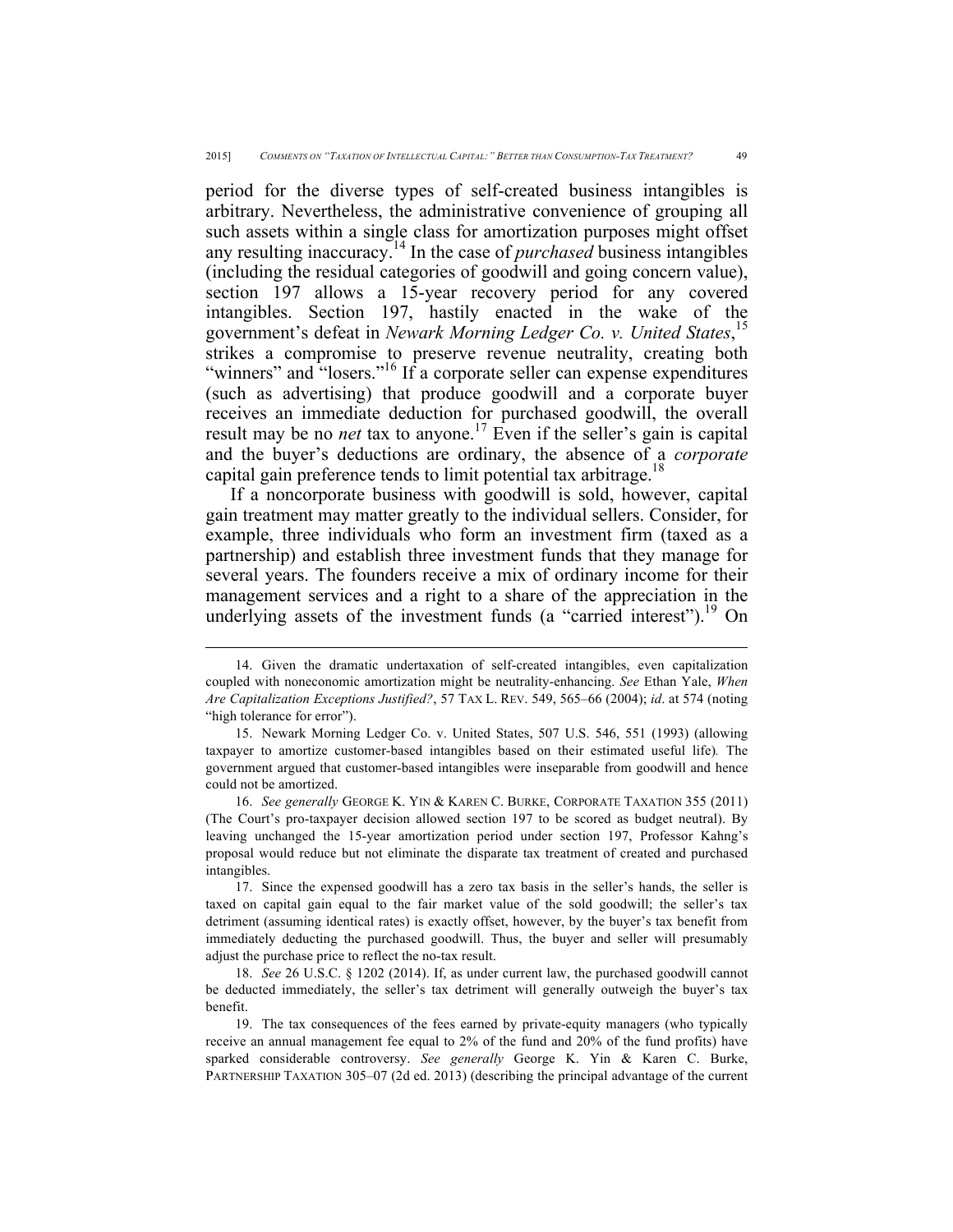sale of their partnership interests, the founders recognize a large gain attributable to "enterprise value" (i.e., the value in excess of the current value of the underlying investment assets of the different funds). $^{20}$ Because this enterprise value—attributable largely to the founders' "sweat equity"—represents a future expectancy in the nature of goodwill, the founders claim that the excess value should be taxed entirely as capital gain. $^{21}$ 

The sale of a service partnership's "goodwill" obviously raises the issue of whether some portion of the founders' gain should be taxed as ordinary (rather than capital) gain because of the service "taint."<sup>22</sup> Perhaps less obvious is the issue of whether income should be imputed to sole proprietors and partners for the value of their services.<sup>23</sup> The (taxable) imputed income would be deemed to be "reinvested" in the business, generating a self-created intangible that (under Professor Kahng's proposal) could be written off over a five-year period.<sup>24</sup> Of course, concerns about speculative valuation might give rise to a waitand-see approach.<sup>25</sup> Indeed, such valuation concerns—coupled with the limits of transaction-based and expectation-based accounting under an income tax system—help to explain the persistence of the flawed tax treatment of intangibles.<sup>26</sup>

### III. BROADER PICTURE

The treatment of self-created intangibles is likely to play a central role in the current debate over reform of business taxation.<sup>27</sup> Replacing expensing of scientific research and development (R&D) expenditures with capitalization and five-year amortization is estimated to raise

tax treatment as exploiting the tax differences between managers and fund investors); *see also* Victor Fleischer, *Two and Twenty: Taxing Partnership Profits in Private Equity Funds*, 83 N.Y.U. L. REV. 1 (2008).

<sup>20.</sup> *See* Jack S. Levin et al., *Carried Interest Legislative Proposals and Enterprise Value Tax*, TAX NOTES, Nov. 1, 2010, p.1.

<sup>21.</sup> *See id.* at 12–14 (analogizing enterprise value to founders' equity in start-up corporations).

<sup>22.</sup> If the buyer obtains ordinary deductions for purchased goodwill, taxing the seller's gain as ordinary at least stymies a blatant opportunity for tax-rate arbitrage.

<sup>23.</sup> *See* Mundstock, *supra* note 3, at 1248.

<sup>24.</sup> Ignoring timing issues, the imputed income and amortization deductions would offset each other, but managers would be required to pay employment taxes on their imputed income from services.

<sup>25.</sup> *See generally* YIN & BURKE, CORPORATE TAXATION, *supra* note 16, at 307 (noting that a "back-end" approach would alleviate some valuation problems of taxing receipt of a valuable profits interest at the front end).

<sup>26.</sup> *See* Mundstock, *supra* note 3, at 1239.

<sup>27.</sup> *See* Johnson, *supra* note 4, at 549 (discussing various congressional proposals).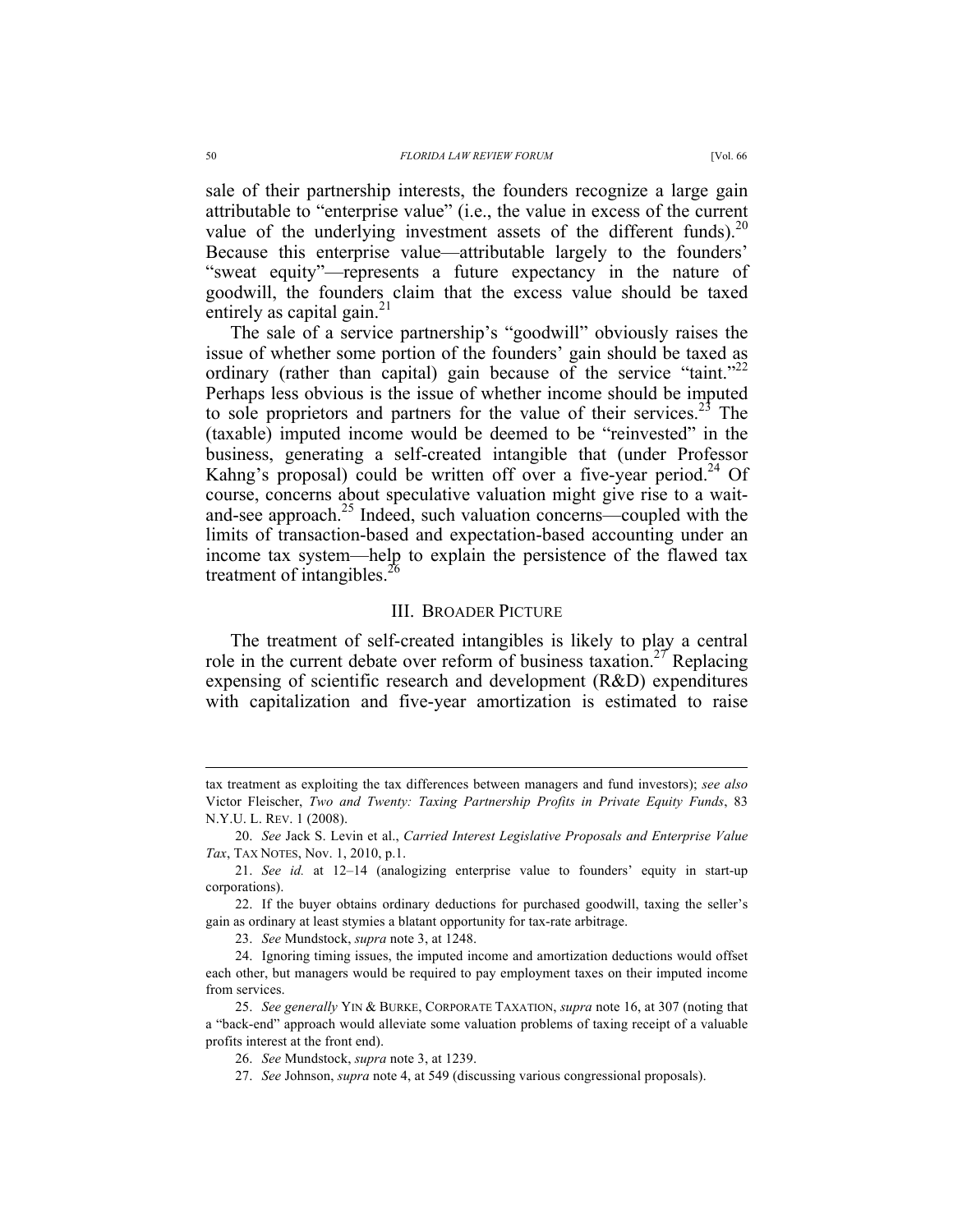\$192.6 billion over ten years.<sup>28</sup> The increased annual revenue of roughly \$20 billion could be used to finance a reduction in the U.S. corporate tax rate by two percentage points.<sup>29</sup> Despite the apparent political consensus on the desirability of a lower corporate tax rate to improve the international "competitiveness" of U.S. businesses,  $30$  Congress is unlikely to eliminate the implicit subsidy for R&D as a tradeoff for a lower corporate tax. Opponents would surely decry such base broadening as "undercut[ting] tax incentives for knowledge creation and technological innovation" and driving high-paying jobs offshore.<sup>31</sup>

Since 1981 the U.S. has had a "temporary" (but repeatedly extended) R&D tax credit that seeks to encourage incremental R&D investment (over a base amount) with valuable "spillover" benefits, on the theory that such investment otherwise might not occur.<sup>32</sup> With expensing, a 5% tax credit reduces the tax rate on an investment that produces a 10% return to negative 29.2% and allows the investment to "shelter" unrelated income.<sup>33</sup> R&D expenditures also enjoy an "accidental" tax benefit attributable to tax planning that permits U.S. corporations to shift profits to tax havens (while deducting associated expenses at higher U.S. rates).<sup>34</sup> Taken together, these subsidies suggest that  $R&D$ investments may receive even more favorable treatment (for taxpayers) under current law than under a consumption tax.

### **CONCLUSION**

Whether one favors income or consumption taxation, Professor Kahng is right to be concerned about the tax treatment of intangibles. Such outlays represent a significant and increasing component of the U.S. economy, highlighting the tradeoff between the tax policy goals of simplicity and neutrality. As Professor Kahng's article demonstrates, the seemingly arcane issue of properly accounting for intangibles is too

 <sup>28.</sup> *See* Kahng, *supra* note 1, at 2276–77 (extrapolating that the proposal might raise as much as \$1 trillion of revenue over ten years, assuming R&D accounts for one-fifth of all investments in business intangibles).

<sup>29.</sup> *See* Martin A. Sullivan, CORPORATE TAX REFORM: TAXING PROFITS IN THE 21ST CENTURY 5 (2011) (estimating that a 10 percentage-point decrease in corporate tax rate would lose approximately \$100 billion of revenue annually).

<sup>30.</sup> *See, e.g.*, Jordan M. Barry, *The Emerging Consensus for Cutting the Corporate Income Tax Rate*, 18 CHAPMAN L. REV. 19, 19–20 (2014).

<sup>31.</sup> Martin A. Sullivan, *Will International Tax Reform Slow U.S. Technology Development?*, TAX NOTES, Nov. 4, 2013, at 461 [hereinafter Sullivan, *International Tax*].

<sup>32.</sup> *See* 26 U.S.C. § 41 (2014).

<sup>33.</sup> *See* Sullivan, *International Tax*, *supra* note 31, at 460.

<sup>34.</sup> *See id.* at 460. Other countries have enacted so-called "patent boxes" that provide a low rate of tax on certain intangibles income. *See generally* Michael J. Graetz & Rachael Doud, *Technological Innovation, International Competition, and the Challenges of International Income Taxation*, 113 COLUM. L. REV. 347 (2013) (finding little evidence to support the efficacy of patent boxes).